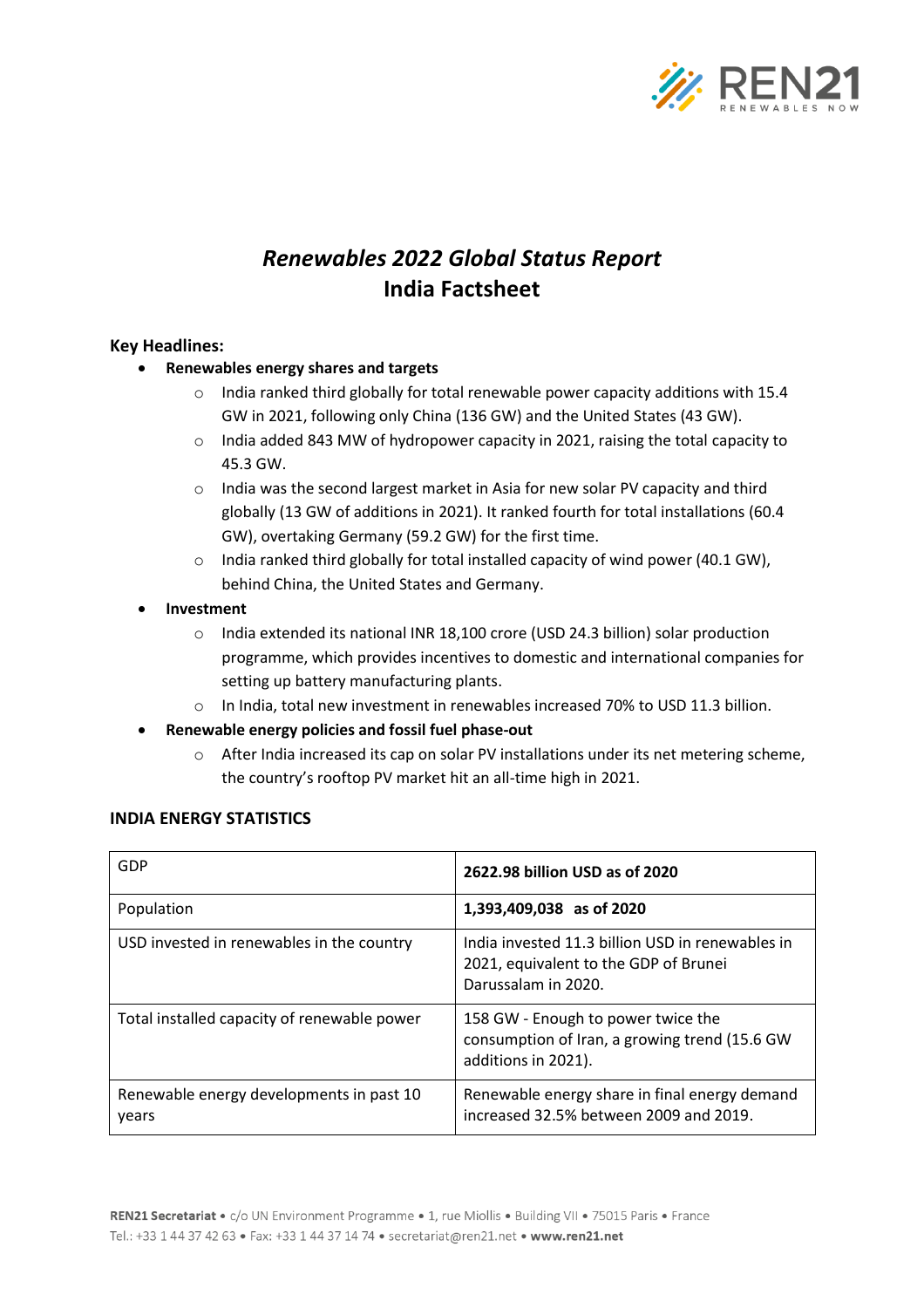

## **RENEWABLE ENERGY POLICY SITUATION IN INDIA**

| <b>Indicator</b>            | <b>Sector and year</b>                                                                                                            |  |  |
|-----------------------------|-----------------------------------------------------------------------------------------------------------------------------------|--|--|
| Renewable energy targets    | Economy-wide RE: 6% by 2022.                                                                                                      |  |  |
|                             | Power:                                                                                                                            |  |  |
|                             | 50% by 2030.<br>$\circ$                                                                                                           |  |  |
|                             | India continues to target 60 GW of wind power<br>$\circ$                                                                          |  |  |
|                             | capacity by 2022 and 140 GW by 2030.                                                                                              |  |  |
|                             | Heating and cooling: 14 GWth (20 million m <sup>2</sup> ) Solar                                                                   |  |  |
|                             | water heating by 2022.                                                                                                            |  |  |
|                             | Transport:                                                                                                                        |  |  |
|                             | Indian Railways to install 3 GW of solar capacity<br>$\circ$<br>by 2022-23 and aims to develop 5 GW of solar<br>capacity by 2025. |  |  |
|                             | 70% of all commercial cars, 30% of private cars,<br>$\circ$                                                                       |  |  |
|                             | 40% of buses, and 80% of two-wheeler and<br>three-wheeler sales in 2030 would be electric.                                        |  |  |
|                             |                                                                                                                                   |  |  |
|                             | India's goal of 20% ethanol blending in petrol,<br>$\circ$<br>previously set for 2030, was moved up to 2025.                      |  |  |
|                             |                                                                                                                                   |  |  |
| Net-zero target             | Net zero by 2070.                                                                                                                 |  |  |
| Renewable energy policies   |                                                                                                                                   |  |  |
| City /subnational targets   | More than 51 Indian cities with 53 RE, P, H&C or T<br>$\bullet$<br>targets in 2021.                                               |  |  |
|                             | Around 53 Spanish cities with net-zero targets.                                                                                   |  |  |
| City / subnational policies | Around 12 cities with 18 RE, P, H&C or T policies in 2021.<br>$\bullet$                                                           |  |  |
|                             | Maharashtra state-owned electricity company solicited<br>$\bullet$                                                                |  |  |
|                             | bids to develop 1.3 GW of ground-mounted solar                                                                                    |  |  |
|                             | capacity to give power agricultural operations. The                                                                               |  |  |
|                             | company will enter into 25-year power purchase                                                                                    |  |  |
|                             | agreements with the successful developers.                                                                                        |  |  |